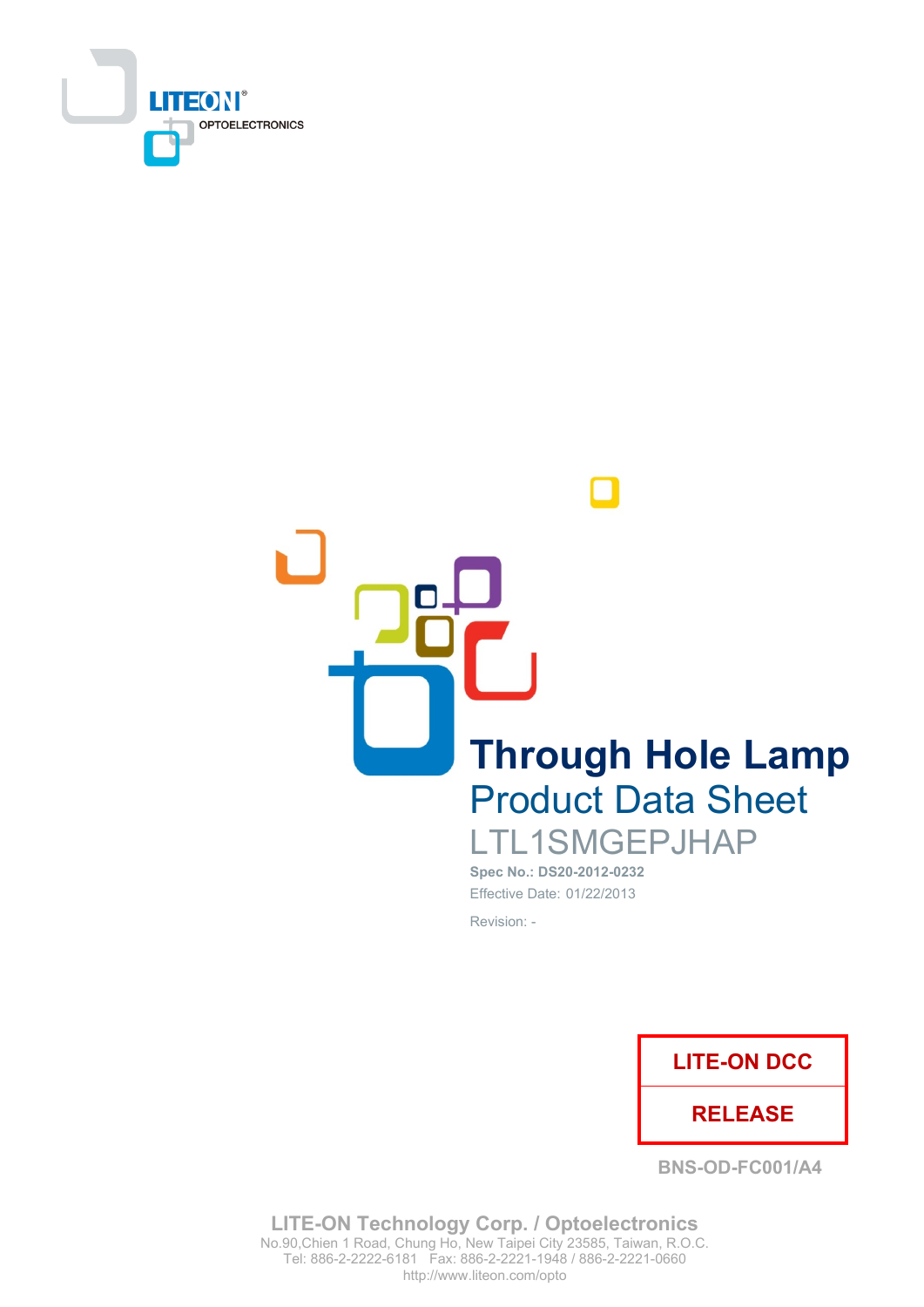### LITEON EXTE-ON TECHNOLOGY CORPORATION

#### Property of Lite-On Only

#### **Features**

- \* Lead (Pb) free product RoHS compliant.
- \* Red and Green chips are matched for uniform light output.
- \* Long life solid state reliability.
- \* Low power consumption.
- \* I.C. compatible.

#### **Package Dimensions**



| Part No.      | Lens           | Source Color        |
|---------------|----------------|---------------------|
| LTL1SMGEPJHAP | White Diffused | AllnGaP Red / Green |

Notes:

- 1. All dimensions are in millimeters (inches).
- 2. Tolerance is  $\pm 0.25$ mm(.010") unless otherwise noted.
- 3. The Holder/Housing color is black.
- 4. The LED lamp is LTL1SMGEPJ.
- 5. Specifications are subject to change without notice.

#### Part No.: LTL1SMGEPJHAP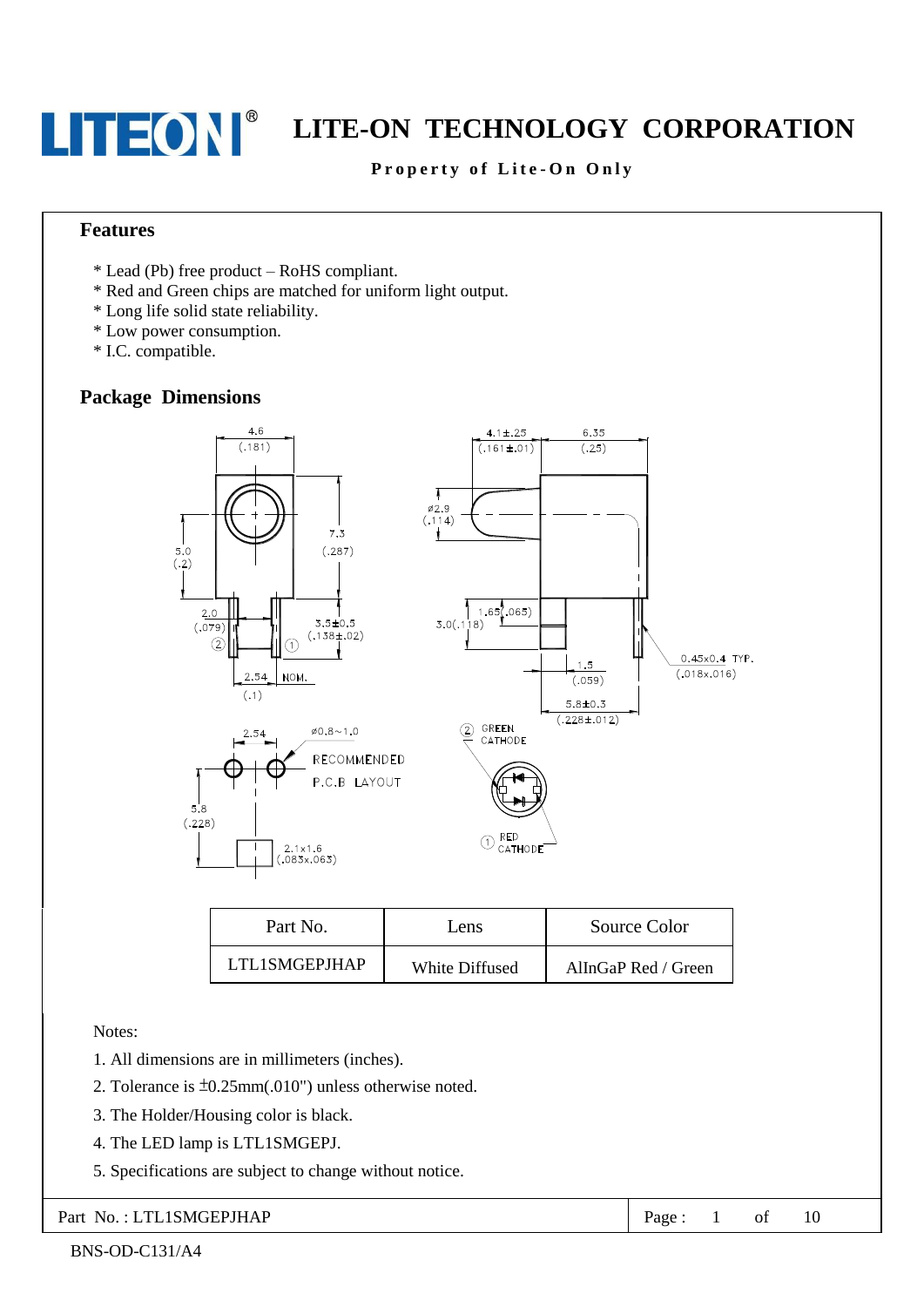

## LITEON <sup>®</sup> LITE-ON TECHNOLOGY CORPORATION

Property of Lite-On Only

| Parameter                                                             | Red                                       | Green | Unit |
|-----------------------------------------------------------------------|-------------------------------------------|-------|------|
| <b>Power Dissipation</b>                                              | 75                                        | 75    | mW   |
| <b>Peak Forward Current</b><br>$(1/10$ Duty Cycle, 0.1ms Pulse Width) | 60                                        | 60    | mA   |
| <b>Continuous Forward Current</b>                                     | 20                                        | 20    | mA   |
| <b>Operating Temperature Range</b>                                    | -40 <sup>°</sup> C to + 85 <sup>°</sup> C |       |      |
| <b>Storage Temperature Range</b>                                      | $-40^{\circ}$ C to + 100 <sup>°</sup> C   |       |      |
| Lead Soldering Temperature<br>$[1.6mm(.063")$ From Body]              | $260^{\circ}$ C for 5 Seconds             |       |      |

Page: 2 of 10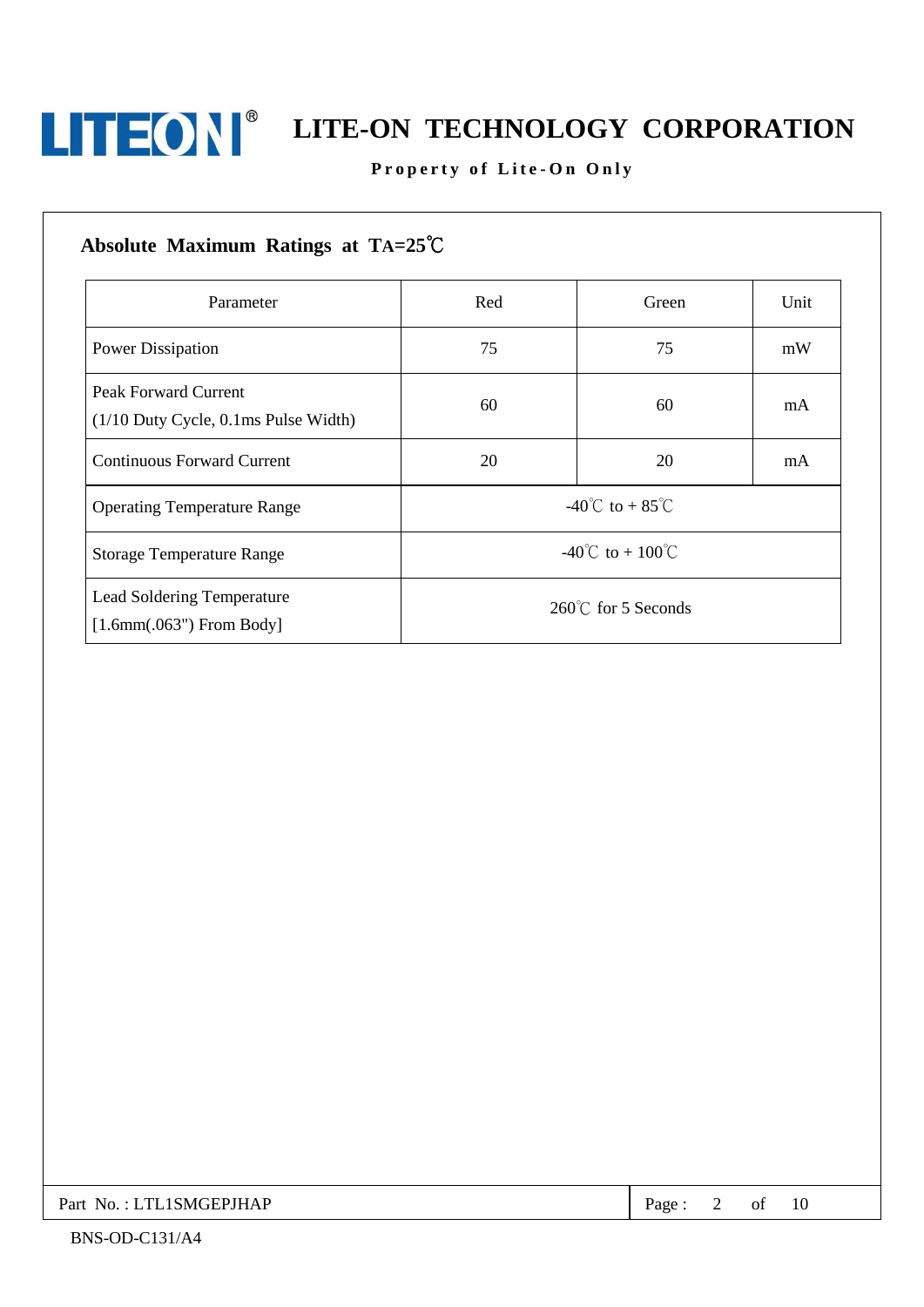

LITEON EXTE-ON TECHNOLOGY CORPORATION

Property of Lite-On Only

| Parameter                | Symbol           | Color        | Min.                     | Typ.       | Max.              | Unit | <b>Test Condition</b>        |
|--------------------------|------------------|--------------|--------------------------|------------|-------------------|------|------------------------------|
| Luminous Intensity       | Iv               | Red<br>Green | 85<br>23                 | 300<br>100 | 520<br>180        | mcd  | $I_F = 20mA$<br>Note $1,4$   |
| Viewing Angle            | $2\theta_{1/2}$  | Red<br>Green |                          | 40         |                   | deg  | Note $2$ (Fig.6)             |
| Peak Wavelength          | $\lambda$ p      | Red<br>Green | $\overline{\phantom{0}}$ | 631<br>573 |                   | nm   | Measurement<br>@Peak (Fig.1) |
| Dominant Wavelength      | $\lambda$ d      | Red<br>Green | 617<br>565               | 624<br>571 | 633<br>578        | nm   | $I_F = 20mA$<br>Note 3       |
| Spectral Line Half-Width | $\Delta \lambda$ | Red<br>Green |                          | 20<br>15   | $\qquad \qquad -$ | nm   |                              |
| <b>Forward Voltage</b>   | $V_{\mathrm{F}}$ | Red<br>Green | $\overline{\phantom{a}}$ | 2.1<br>2.1 | 2.6<br>2.6        | V    | $IF = 20mA$                  |

Note: 1. Luminous intensity is measured with a light sensor and filter combination that approximates the CIE (Commission International De L'Eclairage) eye-response curve.

- 2.  $\theta$  1/2 is the off-axis angle at which the luminous intensity is half the axial luminous intensity.
- 3. The dominant wavelength,  $\lambda_d$  is derived from the CIE chromaticity diagram and represents the single wavelength which defines the color of the device.
- 4. The Iv guarantee should be added  $\pm 30\%$ .
- 5. Reverse current is controlled by dice source.

#### Part No.: LTL1SMGEPJHAP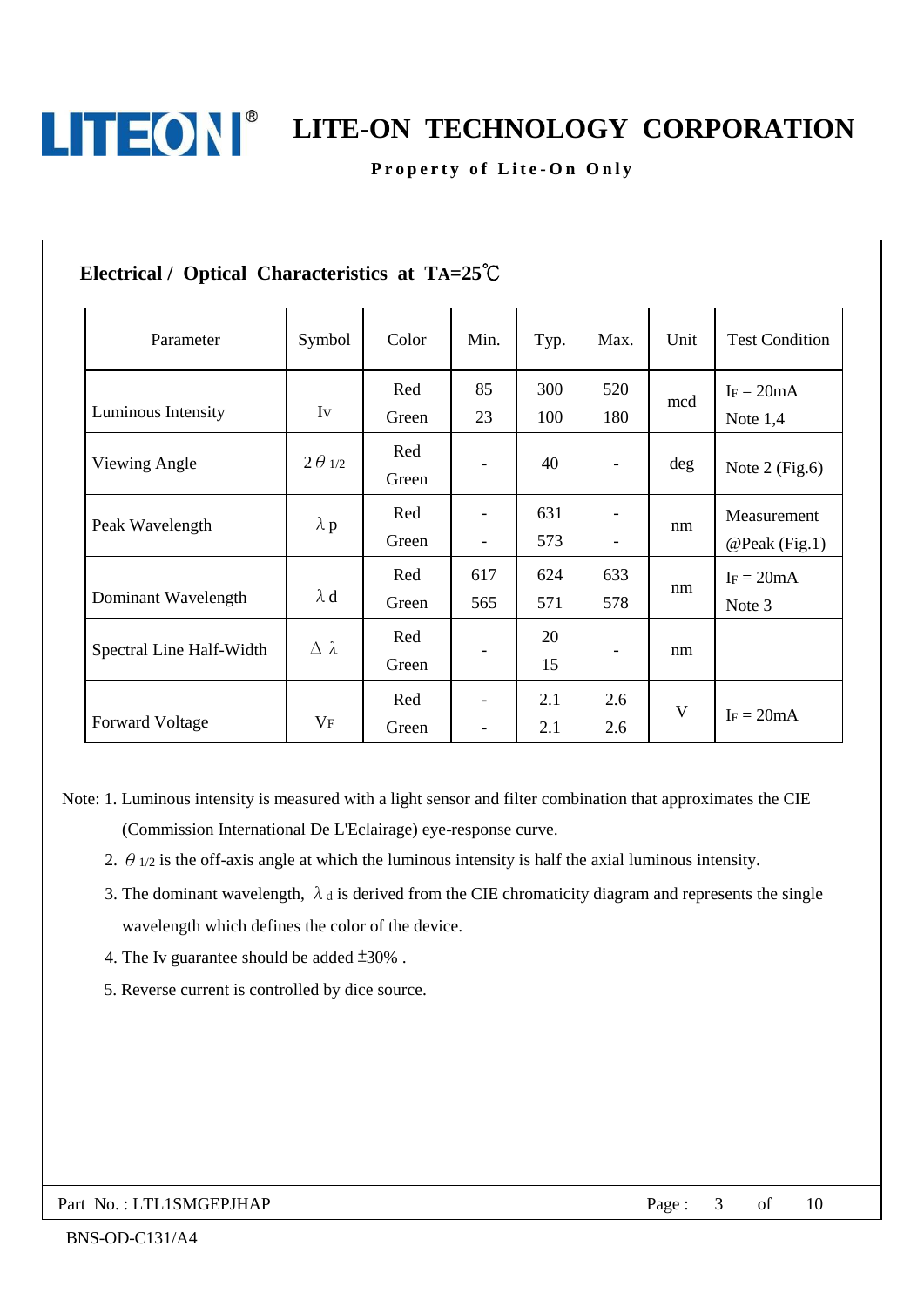

Property of Lite-On Only

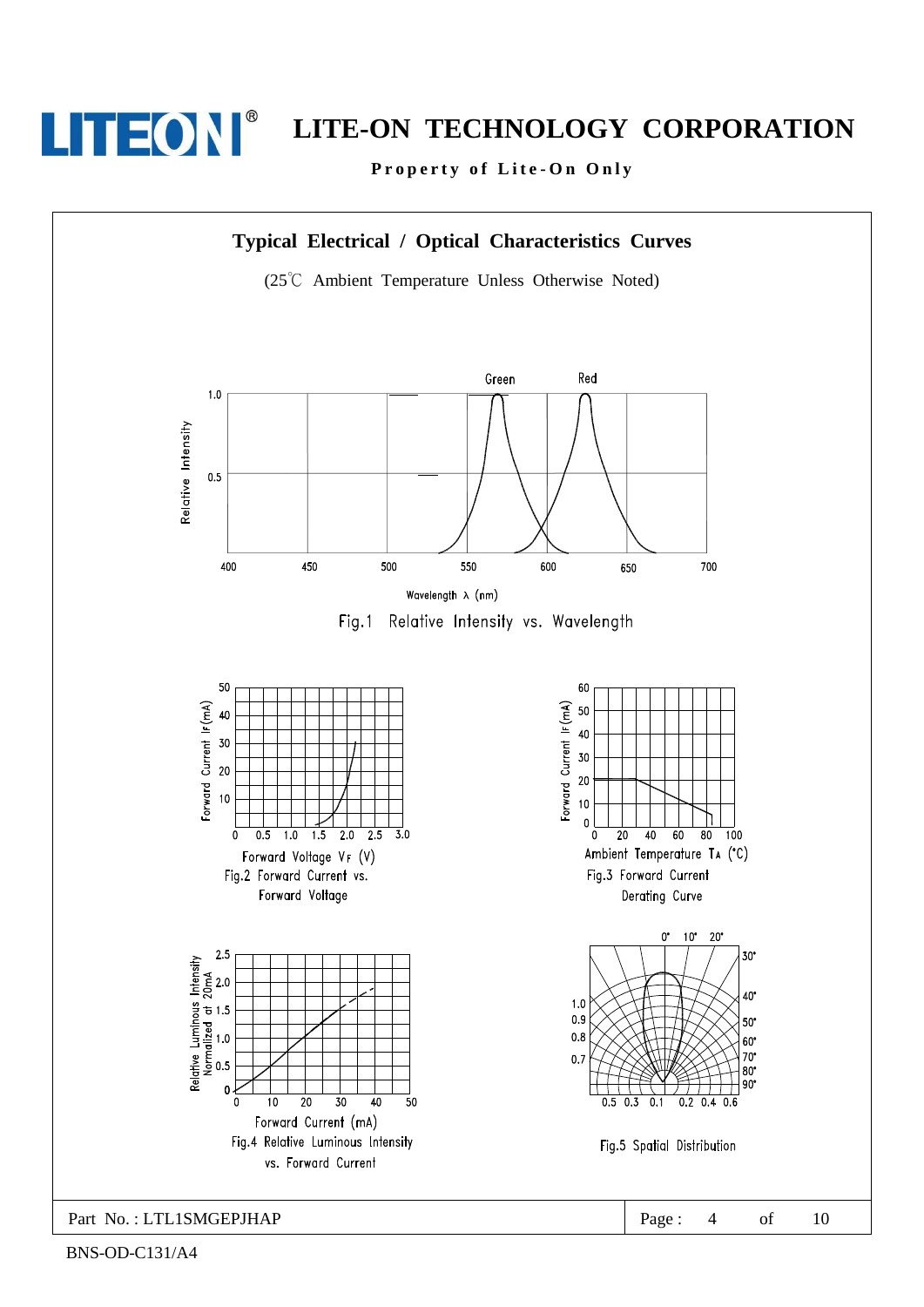

### **LITEON** LITE-ON TECHNOLOGY CORPORATION

Property of Lite-On Only

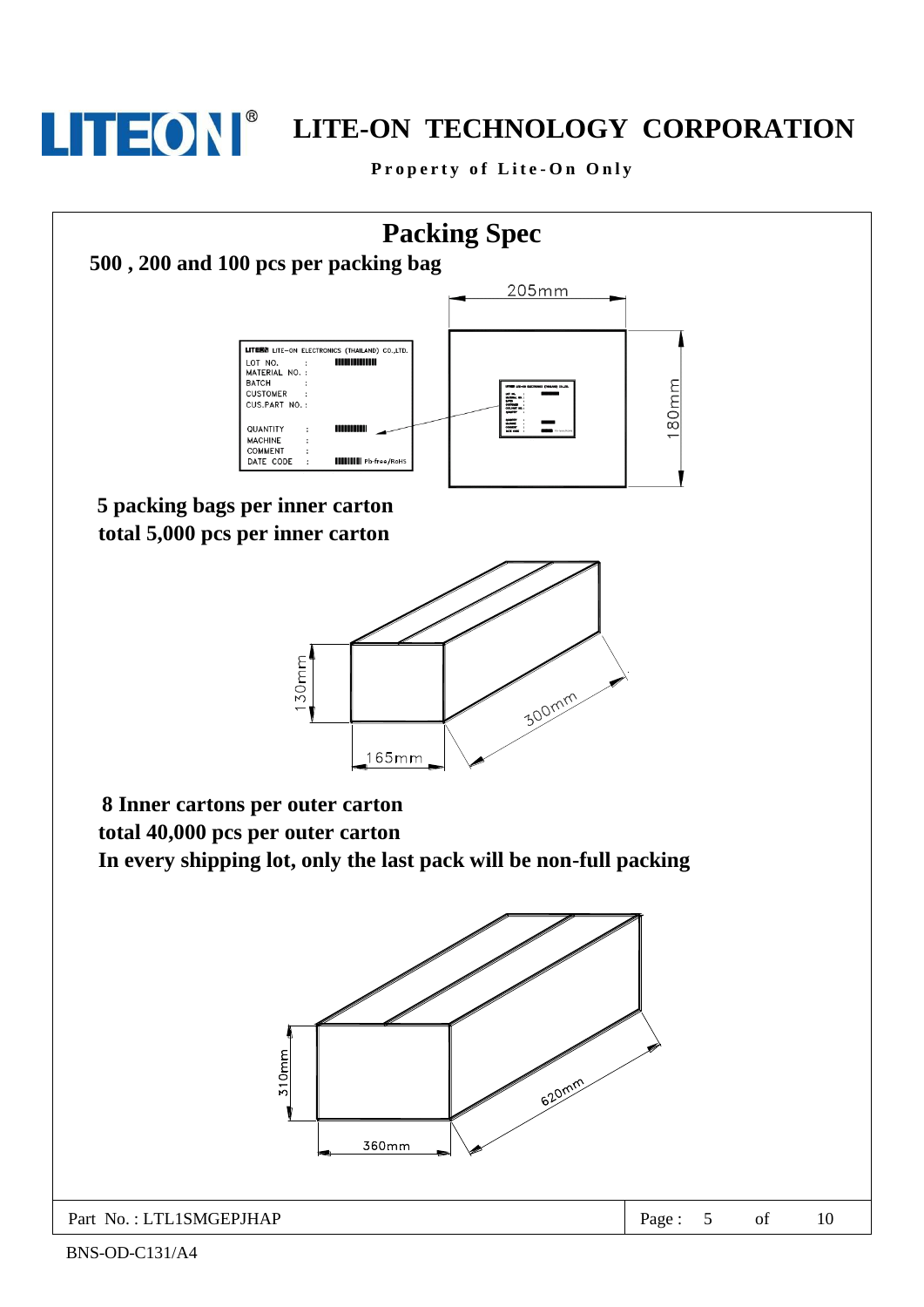

#### Property of Lite-On Only

#### **Bin Table For Reference**

| <b>Bin Code</b> | <b>Luminous Intensity (Yellow Green)</b><br>Unit: mcd $@20mA$ |      | <b>Bin Code</b> | <b>Luminous Intensity (Red)</b><br>Unit : mcd $@20mA$ |      |
|-----------------|---------------------------------------------------------------|------|-----------------|-------------------------------------------------------|------|
|                 | Min.                                                          | Max. |                 | Min.                                                  | Max. |
| BC              | 23                                                            | 65   | FG              | 85                                                    | 180  |
| DE              | 65                                                            | 110  | HJ              | 180                                                   | 310  |
| FG              | 110                                                           | 180  | KL              | 310                                                   | 520  |

Note: Tolerance of each bin limit is  $\pm 30\%$ 

|            | <b>Dominant Wavelength(Yellow</b> |       |  |
|------------|-----------------------------------|-------|--|
| <b>Bin</b> | Green)                            |       |  |
| Code       | Unit: nm $@20mA$                  |       |  |
|            | Min.                              | Max.  |  |
|            | 565.0                             | 572.0 |  |
|            | 572.0                             | 578.0 |  |

Note: Tolerance of each bin limit is  $\pm 1$ nm

### **Bin Code List**

| B C              | F G              |                 |
|------------------|------------------|-----------------|
| Luminous         | Luminous         | <b>Dominant</b> |
| <b>Intensity</b> | <b>Intensity</b> | Wavelength      |
| (Yellow Green)   | (Red)            | (Yellow Green)  |

Part No.: LTL1SMGEPJHAP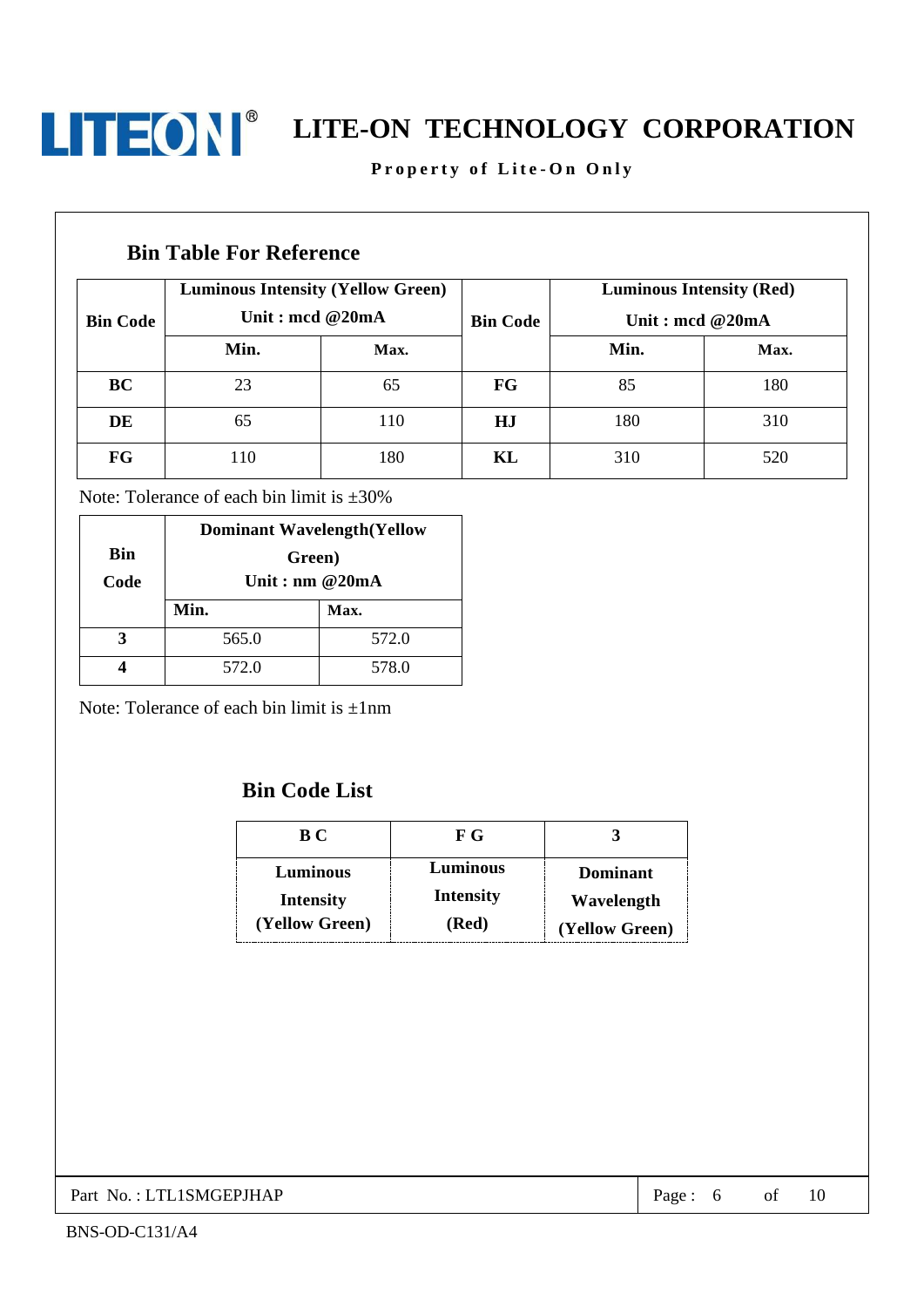### **LITEON** LITE-ON TECHNOLOGY CORPORATION

Property of Lite-On Only

### **CAUTIONS**

#### 1. Application

The LEDs described here are intended to be used for ordinary electronic equipment (such as office equipment, communication equipment and household applications). Consult Liteon's Sales in advance for information on applications in which exceptional reliability is required, particularly when the failure or malfunction of the LEDs may directly jeopardize life or health (such as in aviation, transportation, traffic control equipment, medical and life support systems and safety devices).

#### 2. Storage

The storage ambient for the LEDs should not exceed 30°C temperature or 70% relative humidity. It is recommended that LEDs out of their original packaging are used within three months. For extended storage out of their original packaging, it is recommended that the LEDs be stored in a sealed container with appropriate desiceant or in desiceators with nitrogen ambient.

#### 3. Cleaning

Use alcohol-based cleaning solvents such as isopropyl alcohol to clean the LEDs if necessary.

#### 4. Lead Forming & Assembly

During lead forming, the leads should be bent at a point at least 3mm from the base of LED lens. Do not use the base of the lead frame as a fulcrum during forming. Lead forming must be done before soldering, at normal temperature. During assembly on PCB, use minimum clinch force possible to avoid excessive mechanical stress.

#### 5. Soldering

When soldering, For Lamp without stopper type and must be leave a minimum of 2 mm clearance from the base of the lens/Holder to the soldering point. Dipping the lens/Holder into the solder must be avoided.

Do not apply any external stress to the lead frame during soldering while the LED is at high temperature.

Recommended soldering conditions :

| Soldering iron                |                                              | Wave soldering                                             |                                                                   |  |
|-------------------------------|----------------------------------------------|------------------------------------------------------------|-------------------------------------------------------------------|--|
| Temperature<br>Soldering time | 350°C Max.<br>3 sec. Max.<br>(one time only) | Pre-heat<br>Pre-heat time<br>Solder wave<br>Soldering time | $100^{\circ}$ C Max.<br>60 sec. Max.<br>260°C Max.<br>5 sec. Max. |  |

Note: Excessive soldering temperature and/or time might result in deformation of the LED lens/Holder or catastrophic failure of the CBI. IR(Hot air) reflow is not suitable process for through hole type LED lamp product. Wave soldering of Max. temperature is not mean that Holder's HDT/Melting temperature.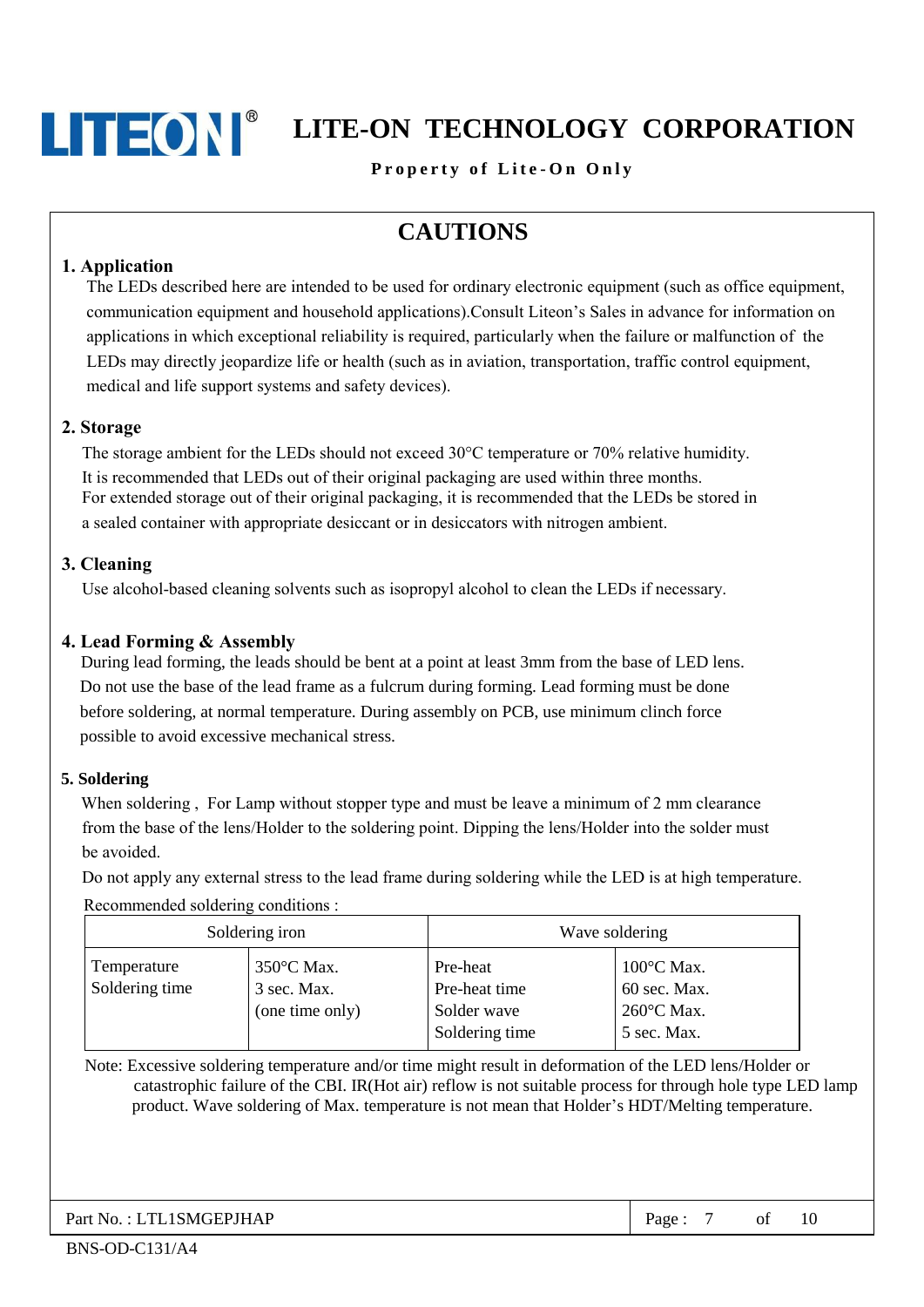Property of Lite-On Only

#### **6. Drive Method**

An LED is a current-operated device. In order to ensure intensity uniformity on multiple LEDs connected in parallel in an application, it is recommended that a current limiting resistor be incorporated in the drive circuit, in series with each LED as shown in Circuit A below.

#### Circuit model A





**Circuit model B** 

(A) Recommended circuit

(B) The brightness of each LED might appear different due to the differences in the I-V characteristics of those LEDs

#### 7. ESD (Electrostatic Discharge)

Static Electricity or power surge will damage the LED.

Suggestions to prevent ESD damage:

- Use a conductive wrist band or anti-electrostatic glove when handling these LEDs
- All devices, equipment, and machinery must be properly grounded
- Work tables, storage racks, etc. should be properly grounded
- Use ion blower to neutralize the static charge which might have built up on surface of the LEDs plastic lens as a result of friction between LEDs during storage and handing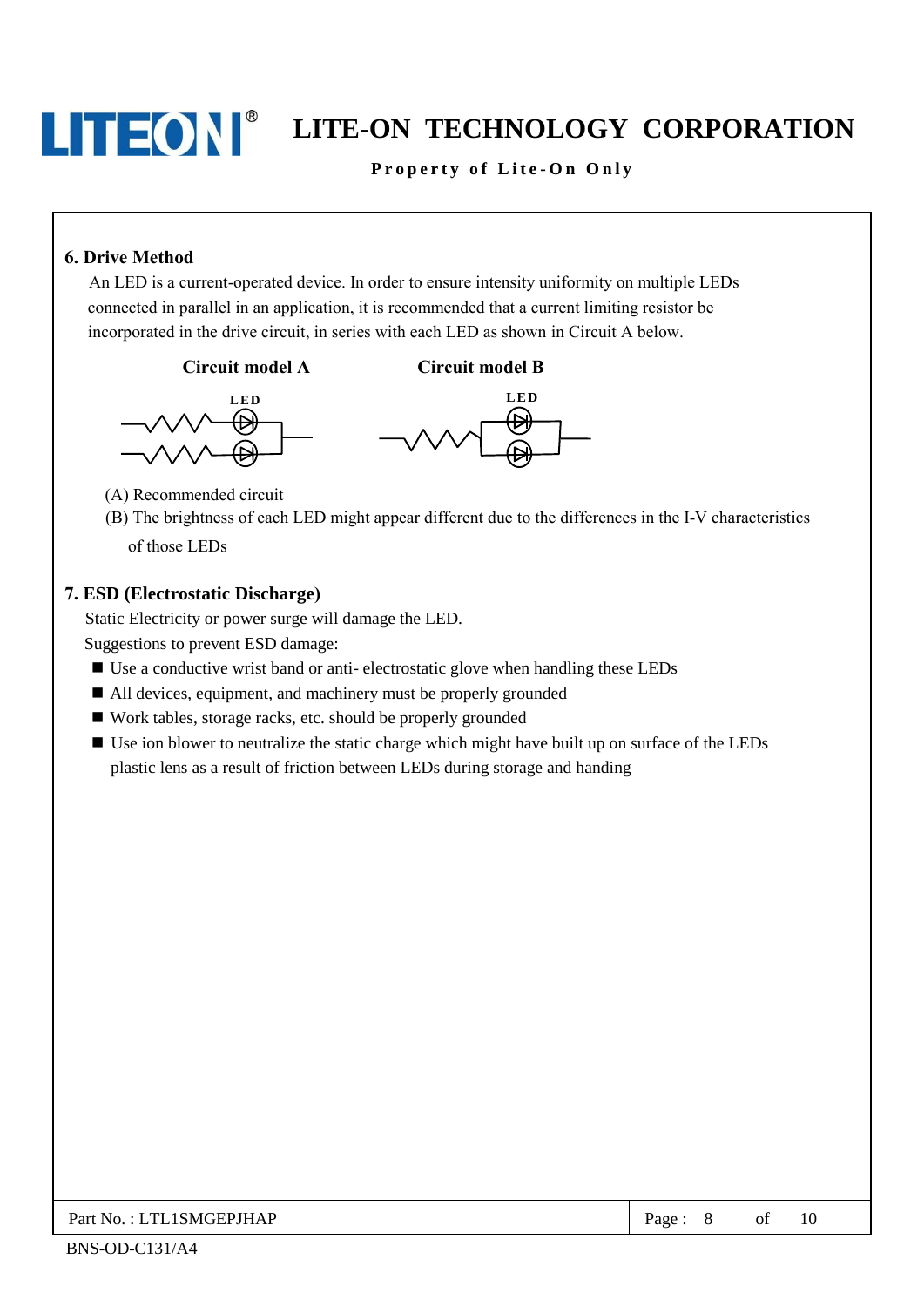### **LITEON** LITE-ON TECHNOLOGY CORPORATION

#### Property of Lite-On Only

Suggested checking list:

Training and Certification

- 1. Everyone working in a static-safe area is ESD-certified?
- 2. Training records kept and re-certification dates monitored?

Static-Safe Workstation & Work Areas

- 1. Static-safe workstation or work-areas have ESD signs?
- 2. All surfaces and objects at all static-safe workstation and within 1 ft measure less than 100V?
- 3. All ionizer activated, positioned towards the units?
- 4. Each work surface mats grounding is good?

**Personnel Grounding** 

- 1. Every person (including visitors) handling ESD sensitive (ESDS) items wear wrist strap, heel strap or conductive shoes with conductive flooring?
- 2. If conductive footwear used, conductive flooring also present where operator stand or walk?
- 3. Garments, hairs or anything closer than 1 ft to ESD items measure less than 100V\*?
- 4. Every wrist strap or heel strap/conductive shoes checked daily and result recorded for all DLs?
- 5. All wrist strap or heel strap checkers calibration up to date?
	- Note: \*50V for Blue LED.

Device Handling

- 1. Every ESDS items identified by EIA-471 labels on item or packaging?
- 2. All ESDS items completely inside properly closed static-shielding containers when not at static-safe workstation?
- 3. No static charge generators (e.g. plastics) inside shielding containers with ESDS items?
- 4. All flexible conductive and dissipative package materials inspected before reuse or recycle?

Others

- 1. Audit result reported to entity ESD control coordinator?
- 2. Corrective action from previous audits completed?
- 3. Are audit records complete and on file?

Page: 9  $\sigma$ f 10